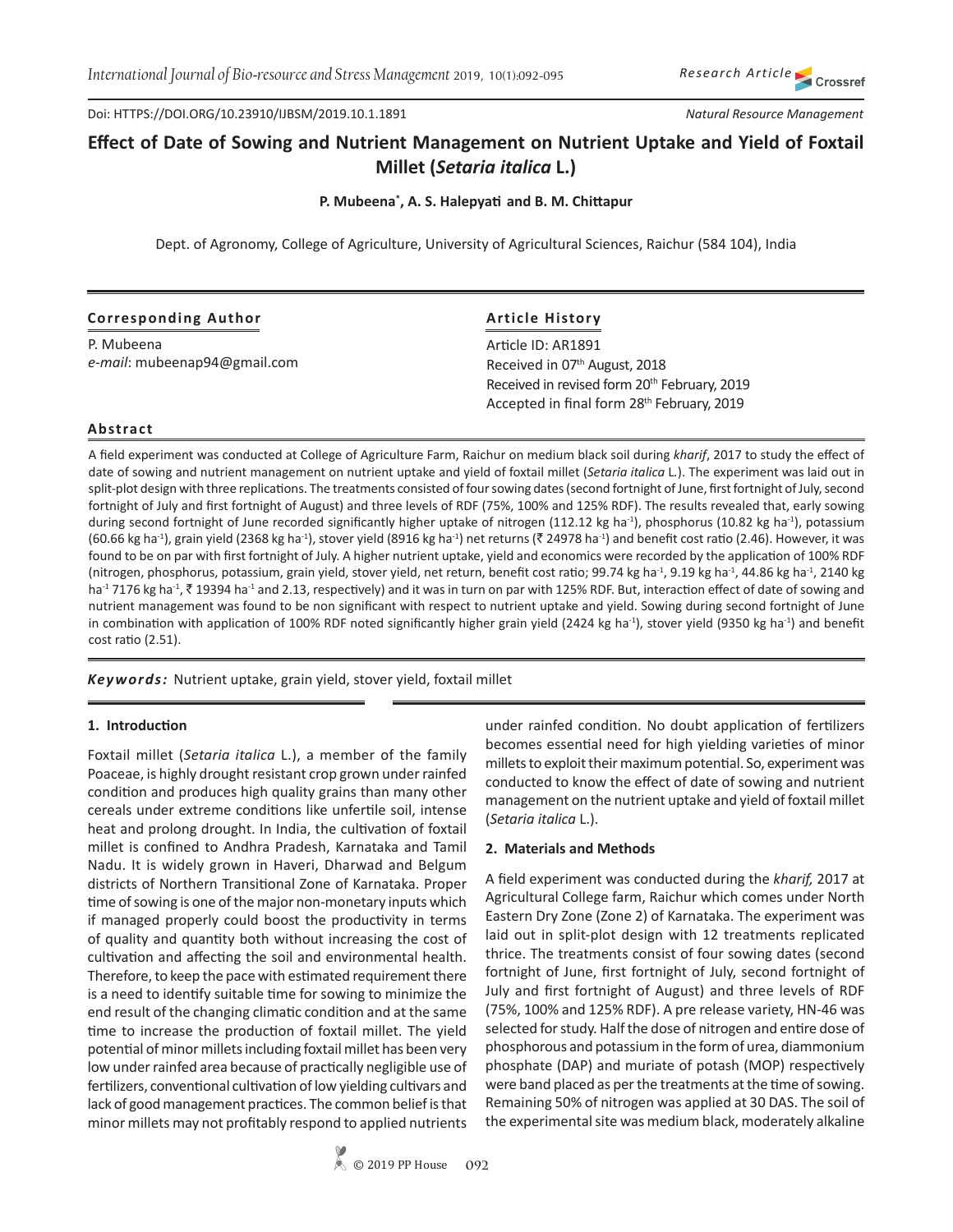with a pH of 8.4 and had a low nitrogen (202.56 kg ha $^{-1}$ ) and medium phosphorus and potassium (18.42 and 257.24 kg ha<sup>-1</sup>) availability in soil. Sowing was done by dibbling on four different dates (D<sub>1</sub>: 27<sup>th</sup> June, D<sub>2</sub>: 12<sup>th</sup> July, D<sub>3</sub>: 28<sup>th</sup> July, D<sub>4</sub>: 12<sup>th</sup> August 2017).

### **3. Results and Discussion**

### *3.1. Effect of date of sowing*

The grain yield of foxtail millet cv. HN- 46 was significantly influenced due to different dates of sowing (Table 1). Sowing during second fortnight of June recorded significantly higher grain yield ha<sup>-1</sup> (2368 kg ha<sup>-1</sup>) and it was on par with first fortnight of July (2271 kg ha $^{-1}$ ). Late sowing during first fortnight of August recorded significantly lower grain yield of 1616 kg ha<sup>-1</sup>. Significantly higher yield in second fortnight of June is mainly due to the increase in yield attributing characters like ear head length (22.30 cm), ear head weight (10.64 g), grain yield plant<sup>-1</sup> (10.86 g) and test weight (5.24 g). These parameters were on par with sowing during first fortnight of July. The reason could be that early sown crop had prolonged photoperiod as a result of which higher assimilates were translocated towards ear head and produced maximum number of grains in ear head. Similar results were reported by Amanullah et al. (2015) who recorded higher number of grains panicle-1, panicle weight and thousand grain weight in early sowing (20<sup>th</sup> June) as compared to late sowing (10<sup>th</sup> July and 30<sup>th</sup> July). These results are in compliance with the findings of Gavit et al. (2017). Earlier sown crop had ideal growth condition as a result bold grains were produced when compared to late sown crop. Similar variations were reported by Teare et al. (1993) and he observed that early sowing (10<sup>th</sup> June)

| Table 1: Effect of dates of sowing and nutrient management on yield and yield attributing characters of foxtail millet |                |           |              |             |             |             |           |  |
|------------------------------------------------------------------------------------------------------------------------|----------------|-----------|--------------|-------------|-------------|-------------|-----------|--|
| <b>Treatments</b>                                                                                                      | No. of tillers | Ear head  | Grain yield  | Test weight | Grain yield | Stover      | Harvest   |  |
|                                                                                                                        | $plant-1$ at   | weight    | $plant-1(g)$ | (1000)      | $(kg ha-1)$ | yield       | index     |  |
|                                                                                                                        | harvest        | (g)       |              | grains)     |             | $(kg ha-1)$ |           |  |
| Date of sowing (D)                                                                                                     |                |           |              |             |             |             |           |  |
| D <sub>1</sub> : Second fortnight of June                                                                              | 3.89           | 10.64     | 10.86        | 5.24        | 2368        | 8916        | 0.23      |  |
| D <sub>2</sub> : First fortnight of July                                                                               | 3.80           | 9.55      | 10.40        | 4.92        | 2271        | 8713        | 0.22      |  |
| D <sub>2</sub> : Second fortnight of July                                                                              | 2.39           | 8.19      | 5.72         | 3.56        | 1992        | 5623        | 0.29      |  |
| D <sub>4</sub> : First fortnight of August                                                                             | 1.32           | 6.10      | 3.74         | 3.47        | 1616        | 4346        | 0.32      |  |
| SEm±                                                                                                                   | 0.03           | 0.21      | 0.24         | 0.08        | 29.98       | 104.33      | 0.01      |  |
| CD $(p=0.05)$                                                                                                          | 0.10           | 0.71      | 0.82         | 0.29        | 103.70      | 360.88      | <b>NS</b> |  |
| Nutrient management (F)                                                                                                |                |           |              |             |             |             |           |  |
| $F_1$ : 75% RDF                                                                                                        | 2.61           | 8.22      | 7.35         | 4.10        | 2002        | 6492        | 0.28      |  |
| F <sub>2</sub> : 100% RDF                                                                                              | 3.06           | 9.09      | 8.33         | 4.44        | 2140        | 7176        | 0.26      |  |
| F <sub>3</sub> : 125% RDF                                                                                              | 2.88           | 8.55      | 7.37         | 4.35        | 2043        | 7031        | 0.25      |  |
| SE <sub>m</sub>                                                                                                        | 0.09           | 0.28      | 0.38         | 0.12        | 39.15       | 178.46      | 0.02      |  |
| CD $(p=0.05)$                                                                                                          | 0.28           | 0.84      | 1.12         | 0.35        | 116.37      | 530.52      | <b>NS</b> |  |
| Interaction (D×F)                                                                                                      |                |           |              |             |             |             |           |  |
| SEm±                                                                                                                   | 0.12           | 0.52      | 0.65         | 0.22        | 79.37       | 394.10      | 0.03      |  |
| CD $(p=0.05)$                                                                                                          | <b>NS</b>      | <b>NS</b> | <b>NS</b>    | <b>NS</b>   | <b>NS</b>   | <b>NS</b>   | <b>NS</b> |  |

significantly improved seed weight as compared to late sowing  $(20<sup>th</sup>$  July).

in phosphorus and potassium uptake. This result was in agreement with the result of Gavit et al. (2017).

The growth and yield of crop plants were determined by the presence of nutrients in the soil in available form for plant uptake (Table 2). Uptake of nutrients is associated with the concentration of ions in the external medium. There was a decrease in the uptake of nutrients with delaying sowing date. Early sowing during second fortnight of June recorded significantly higher nitrogen uptake (112.12 kg ha $^{-1}$ ) at harvest followed by first fortnight of July (101.38 kg ha<sup>-1</sup>). A lower uptake was noticed when crop was sown during first fortnight of August (77.15 kg ha $^{-1}$ ). Similar trend was noticed

# *3.2. Effect of nutrient management*

The grain and stover yield of foxtail millet was significantly influenced due to the application of RDF (Table 1). Application of 100% RDF recorded significantly higher grain and stover yield (2140 kg ha<sup>-1</sup> and 7176 kg ha<sup>-1</sup>) and it was on par with 125% RDF (2043 kg ha<sup>-1</sup> and 7031 kg ha<sup>-1</sup>). The increase in grain and stover yield with increased nitrogen and phosphorus supply could be explained on the basis of high beneficial effects of nitrogen and phosphorus on growth and yield contributing characters like number of tillers, dry matter production per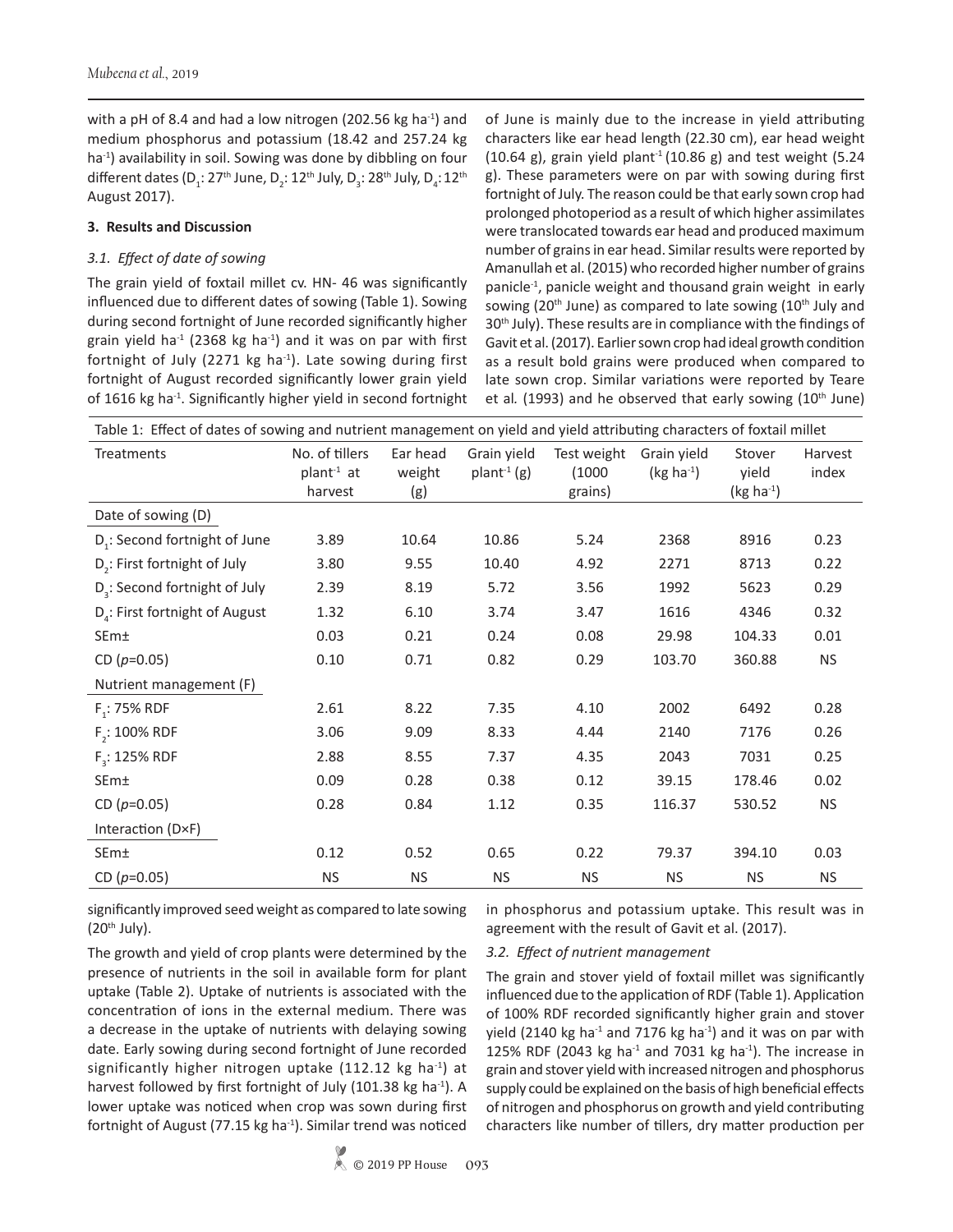Table 2: Nutrient uptake and economics of foxtail millet as influenced by dates of sowing and nutrient management Treatments N  $(kg ha<sup>-1</sup>)$ P  $(kg ha<sup>-1</sup>)$ K  $(kg ha<sup>-1</sup>)$ Cost of **Cultivation**  $($ ₹ ha<sup>-1</sup>) Gross returns  $(3 \hbox{ ha}^{-1})$ Net returns  $(3 \hbox{ ha}^{-1})$ B:C ratio Date of sowing (D) D<sub>1</sub>: Second fortnight of June  $112.12$  10.82 60.66 17065 42044 24978 2.46 D<sub>2</sub>: First fortnight of July 101.38 9.22 45.85 17065 40467 23401 2.37 D<sub>3</sub>: Second fortnight of July  $91.36$  8.13  $34.47$  17065 32350 15285 1.90 D<sub>4</sub>: First fortnight of August and 77.15 7.12 25.13 17065 25304 8239 1.48 SEm± 1.23 0.18 0.61 - 429 429 0.03 CD (*p*=0.05) 4.25 0.62 2.10 - 1484 1484 0.09 Nutrient management (F) F<sub>1</sub>: 75% RDF : 75% RDF 89.73 8.48 37.89 16794 33570 16776 2.00  $F_{2}: 100\%$  RDF : 100% RDF 99.74 9.19 44.86 17142 36536 19394 2.13  $F<sub>3</sub>: 125% RDF$ : 125% RDF 97.04 8.80 41.84 17261 35017 17756 2.03 SEm± 2.50 0.25 0.86 - 509 509 0.03 CD (*p*=0.05) 7.45 0.65 2.56 - 1512 1512 0.09 Interaction (D×F) SEm± 2.92 0.11 0.88 - 1073 1073 0.06 CD (*p*=0.05) NS NS NS - NS NS NS

*International Journal of Bio-resource and Stress Management* 2019, 10(1):092-095

plant, ear head weight, thousand grain weight and ear head length (NeerajYadav and Pulla Rao, 2014). Application of RDF increased the concentration of nutrient ions in the soil solution and availability of sufficient nutrients might have helped in higher nutrient uptake. Significantly, higher uptake of nitrogen, phosphorus and potassium (99.74, 9.19 and 44.86 kg ha<sup>-1</sup>, respectively) was recorded with 100% RDF when compared with 125% and 75% RDF (97.04, 8.80 and 41.84 kg ha $^{-1}$ ; 89.73, 8.48 and 37.89 kg ha $^{-1}$ , respectively). These results are in accordance with the findings of Nigade and More (2013).

The growth and yield of crop plants were determined by the presence of nutrients in the soil in available form for plant uptake (Table 2). Uptake of nutrients is associated with the concentration of ions in the external medium. Application of RDF increased the concentration of nutrient ions in the soil solution and availability of sufficient nutrients might have helped in higher nutrient uptake. Significantly, higher uptake of nitrogen, phosphorus and potassium (99.74, 9.19 and 44.86 kg ha $^{-1}$ , respectively) were recorded with 100% RDF when compared with 125% and 75% RDF (97.04, 8.80 and 41.84 kg ha $^{-1}$ ; 89.73, 8.48 and 37.89 kg ha $^{-1}$ , respectively). These results are in accordance with the findings of Nigade and More (2013).

# *3.3. Interaction effects*

Uptake of NPK and yield were not influenced by the interaction effect of date of sowing and nutrient management (Table 2). Similar study in pearl millet was conducted by Dapake et al. (2016) and he concluded that the interaction between sowing time and nutrient management of pearl millet were found to be non-significant in respect of yield attributing parameters, quality parameters and available NPK status.

### *3.4. Economics*

There was significant difference in economic analysis of foxtail millet cv. HN-46 due to sowing during different dates (Table 2). Significantly higher gross returns ( $\bar{\xi}$  42,044 ha<sup>-1</sup>), net returns  $(3.24, 978$  ha<sup>-1</sup>) and benefit cost ratio (2.46) were recorded by sowing during second fortnight of June  $(D_1)$ . However, first fortnight of August ( $D_4$ ) recorded significantly lower gross return ( $\bar{\tau}$  25,304 ha<sup>-1</sup>), net return ( $\bar{\tau}$  8,239 ha<sup>-1</sup>) and benefit cost ratio (1.48). The increased gross returns, net returns and benefit cost ratio were mainly due to increased grain and straw yield due to sowing during second fortnight of June (D<sub>1</sub>) over rest of the sowing dates. Similar results were also reported by Dapake et al. (2016).

Application of 100% RDF recorded significantly higher gross returns ( $\bar{z}$  36,536 ha<sup>-1</sup>), net returns ( $\bar{z}$  19,394 ha<sup>-1</sup>) and benefit cost ratio (2.13) when compared to the application of 125% RDF ( $\bar{\zeta}$  35,017 ha<sup>-1</sup>,  $\bar{\zeta}$  17756 ha<sup>-1</sup> and 2.03, respectively) and 75% RDF (₹ 33,570 ha<sup>-1</sup>, ₹ 16,776 ha<sup>-1</sup> and 2.0, respectively). The higher gross and net returns were mainly due to higher economic yield associated with optimum levels of fertilizer applied treatment. These results are in close conformity with reports of Patel et al. (2013).

Interaction effect of date of sowing and nutrient management was found to be non significant with respect to gross returns,